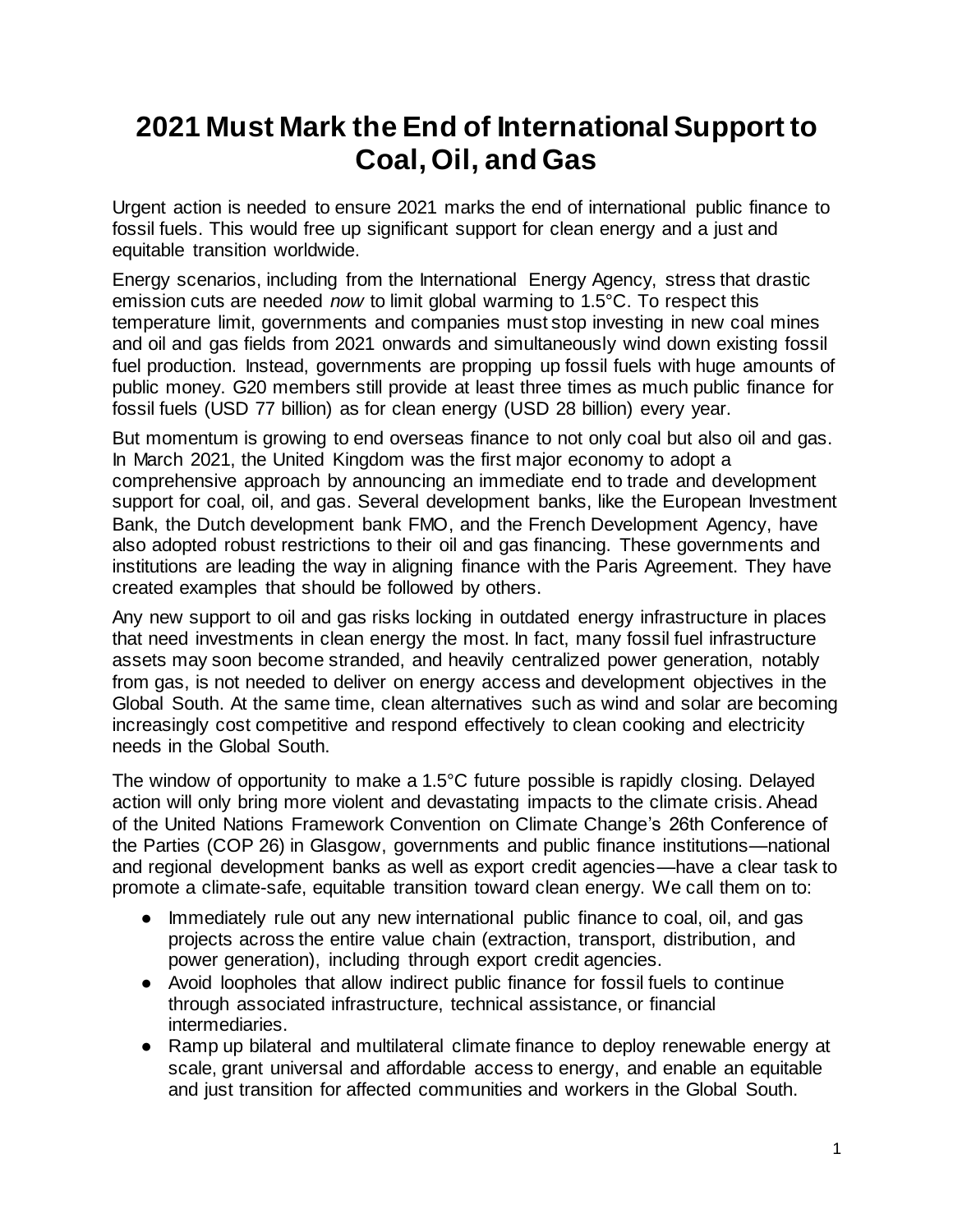- Prioritize support to low-income countries that face the largest energy access and transition challenges, including by acting on debt relief and increasing grantbased finance.
- Ensure a whole-of-government approach to ending public finance for fossil fuels as part of efforts to align public finance with the Paris goals and improve transparency and reporting standards.

Progressive governments and public finance institutions should launch a joint statement with the objective of leveraging these principles by COP 26<sup>1</sup> and ensure that others follow suit. As the COP 26 host, we call on the United Kingdom to show leadership to deliver on this agenda and keep the promise to internationalize its first-mover commitment on shifting overseas finance from fossil fuels to clean energy.

## **AFRICA**

## **Egypt**

#### **Ghana**

واتش ارب

AbibiNsroma Foundation Alliance for Empowering Rural Communities

#### **Malawi**

People's Federation for National Peace and Development

#### **Nigeria**

Climate Change Network Nigeria

#### **South Africa**

African Climate Reality Project Ecology Africa Foundation Fund Our Future Laudato Si' Movement

#### **Tunisia**

Association Tunisienne de Droit du Développement

#### **Uganda**

 $\overline{a}$ 

Centre for Citizens Conserving Environment Environment Governance Institute Uganda Coalition for Sustainable Development – INFORSE East Africa

<sup>&</sup>lt;sup>1</sup> We express solidarity with civil society groups calling for the postponement of COP 26. But under no circumstance should climate action be postponed. We call on governments and public finance to deliver a joint statement in 2021.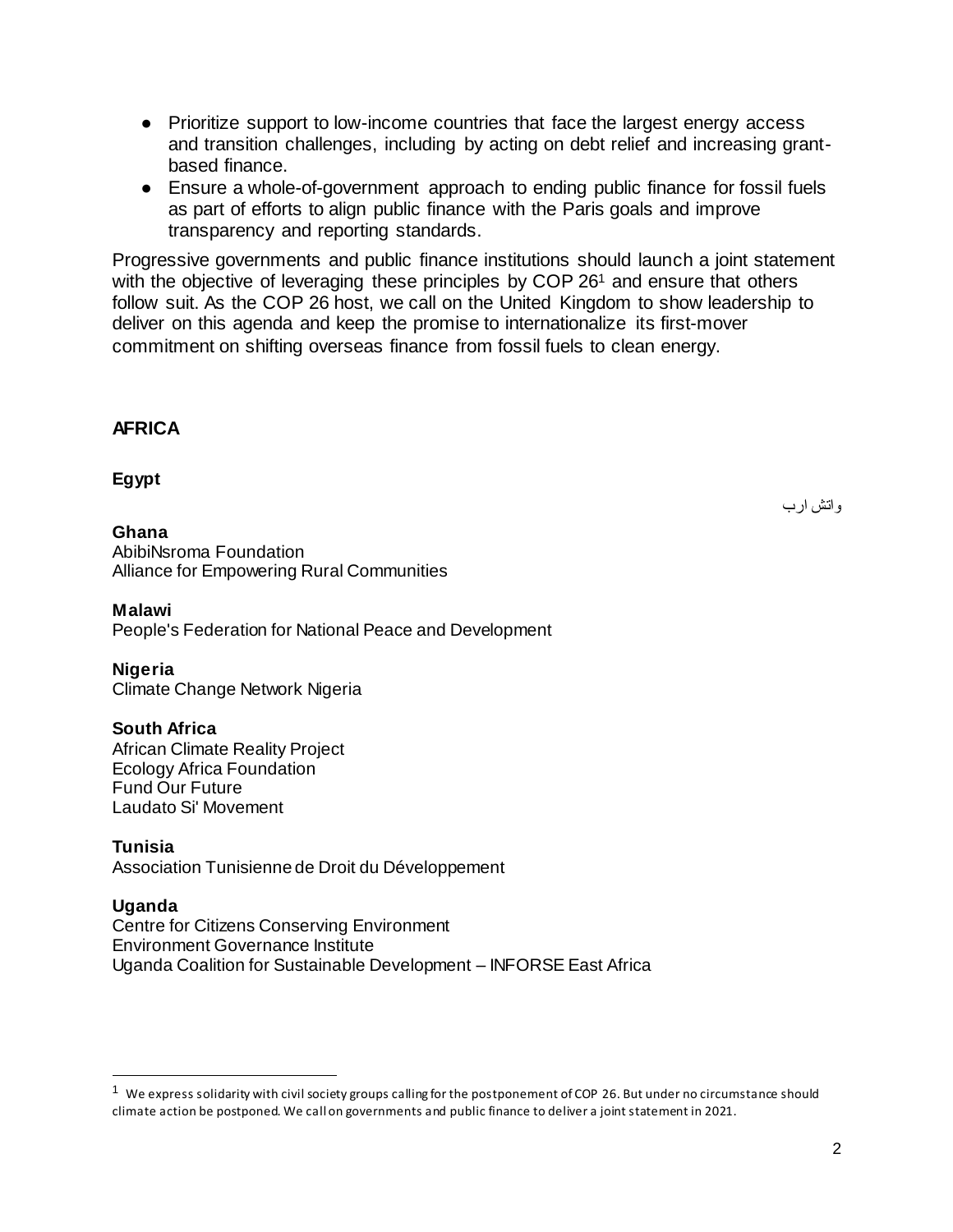# **ASIA & PACIFIC**

## **Australia**

ActionAid Australia Jubilee Australia Neighbours United for Climate Action Uniting Church in Australia, Synod of Victoria & Tasmania Veterinarians for Climate Action

## **Bangladesh**

Aid Organization Bangladesh Environmental Lawyers Association Coastal Livelihood & Environmental Action Network

#### **India**

Environics Trust **Growthwatch** Indian Social Action Forum South Asian People's Action on Climate Crisis

#### **Japan**

Friends of the Earth Japan Japan Center for a Sustainable Environment and Society (JACSES) Mekong Watch

#### **Malaysia**

The Borneo Project

#### **Mongolia**

Oyu Tolgoi Watch Rivers without Boundaries Coalition

#### **Nepal**  Digo Bikas Institute

**New Zealand** Gen Zero

**Philippines**  Legal Rights & Natural Resources Center – Friends of the Earth Philippines

**Taiwan**  Mom Loves Taiwan Association

**Vietnam CHANGE** 

**Regional**  Asian Peoples' Movement on Debt & Development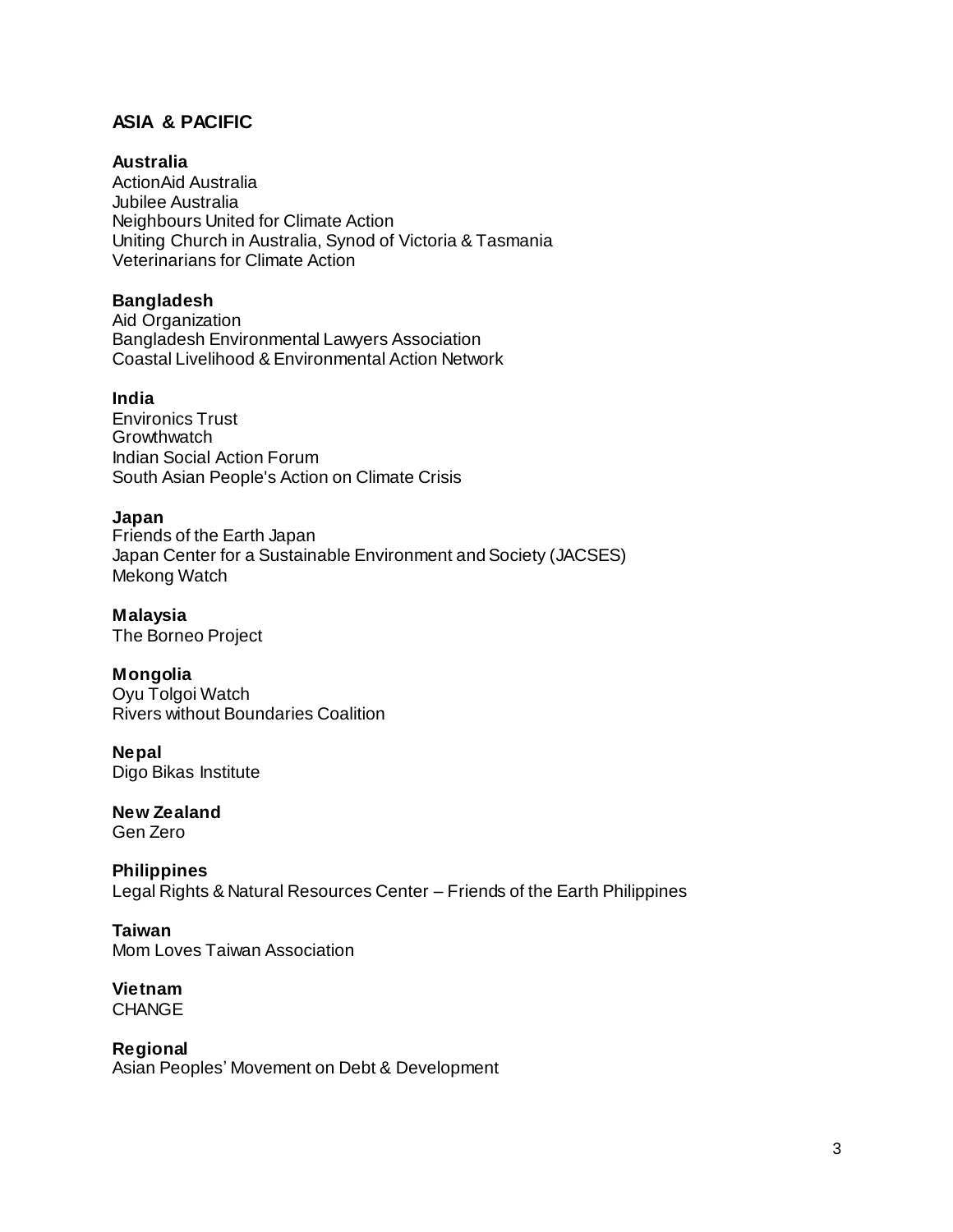# **EUROPE**

#### **Austria**

Coordination Office of the Austrian Bishops' Conference for International Development & Mission (KOO)

## **Belgium**

Citizens' Climate Lobby Belgium Eurodad Food & Water Action Europe Health & Environment Alliance

## **Bulgaria**

Friends of the Earth Bulgaria Institute for Circular Economy

## **Denmark**

ActionAid Denmark Just Finance International – VedvarendeEnergi

## **Finland**

EKOenergy Ecolabel Maan Ystävät Ry – Friends of the Earth Finland

## **France**

Aitec Friends of the Earth France Notre Affaire à Tous Reseau Action Climat France

## **Georgia**

Greens Movement of Georgia – Friends of the Earth Georgia

#### **Germany**

Andy Gheorghiu Consulting **Germanwatch** Urgewald

## **Italy**

Emergenzaclimatica.it Legambiente ONLUS

#### **Latvia**  Green Liberty

**Lithuania** Ziedine Ekonomika

## **Norway**

Norwegian Forum for Development & Environment Norwegian Grandparents Climate Campaign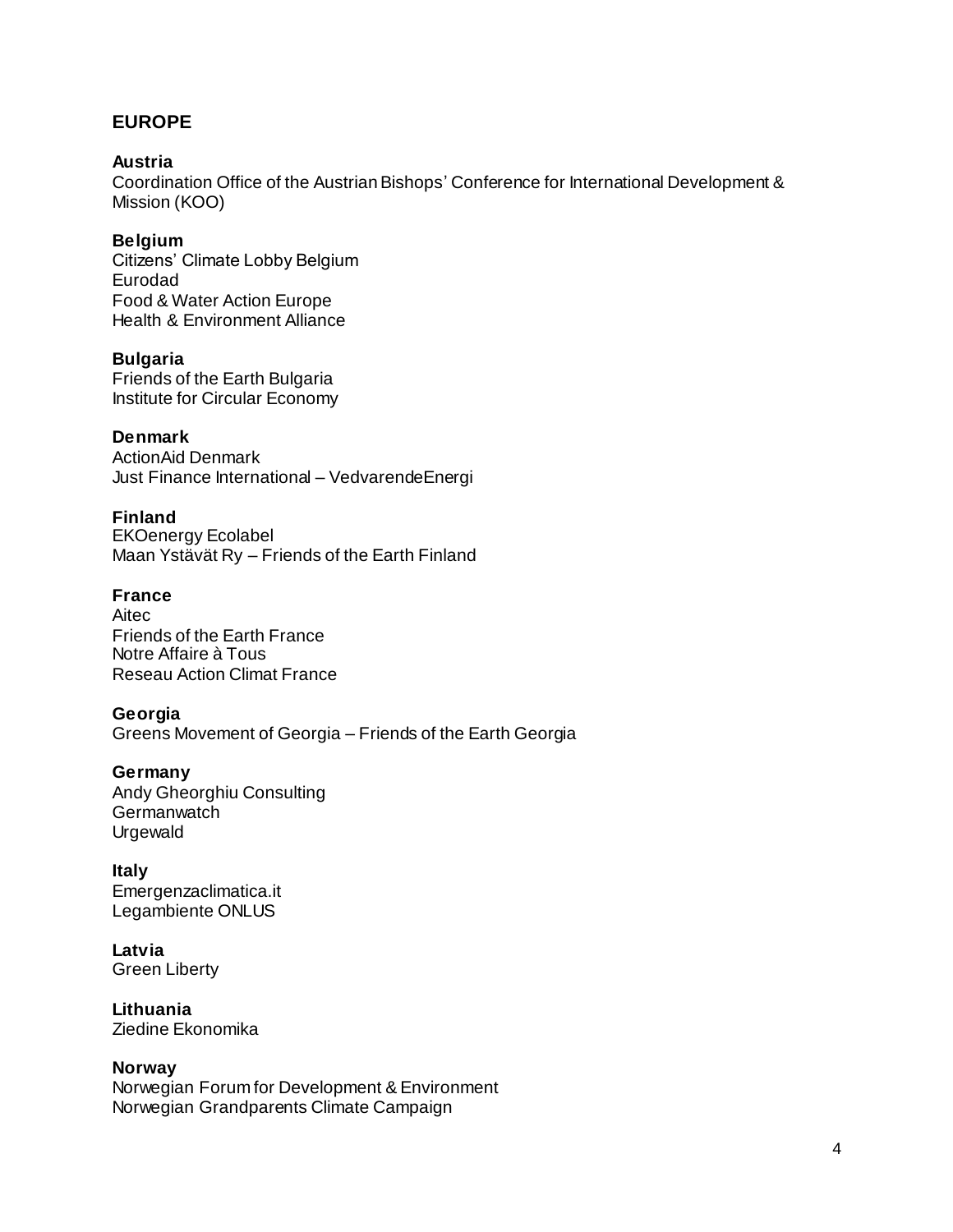#### **Portugal**

Climáximo

## **Slovenia**

Focus Društvo za Sonaraven Razvoj – Focus Association for Sustainable Development Umanotera, Slovenian Foundation for Sustainable Development

## **Netherlands**

**BankTrack** Both ENDS Milieudefensie Our Fish

#### **Spain**

Amigos de la Tierra España eco-union

## **Sweden**

Climate Parliament Sweden Jordens Vänner – Friends of the Earth Sweden **Swedwatch** 

#### **United Kingdom**

Bond Bretton Woods Project **CAFOD** Christian Aid Citizens' Climate Europe Climate Action Network United Kingdom Culture Unstained Divest Brent Don't Drill the Wight Environmental Justice Foundation Fresh Eyes Friends of the Earth England, Wales & Northern Ireland Friends of the Earth Scotland Global Justice Now Global Witness Keep Kirdford & Wisborough Green Operation Noah Publish What You Pay UK Recourse Reform Radio University of Sussex Uplift Weald Action Group

## **Regional**

Corporate Europe Observatory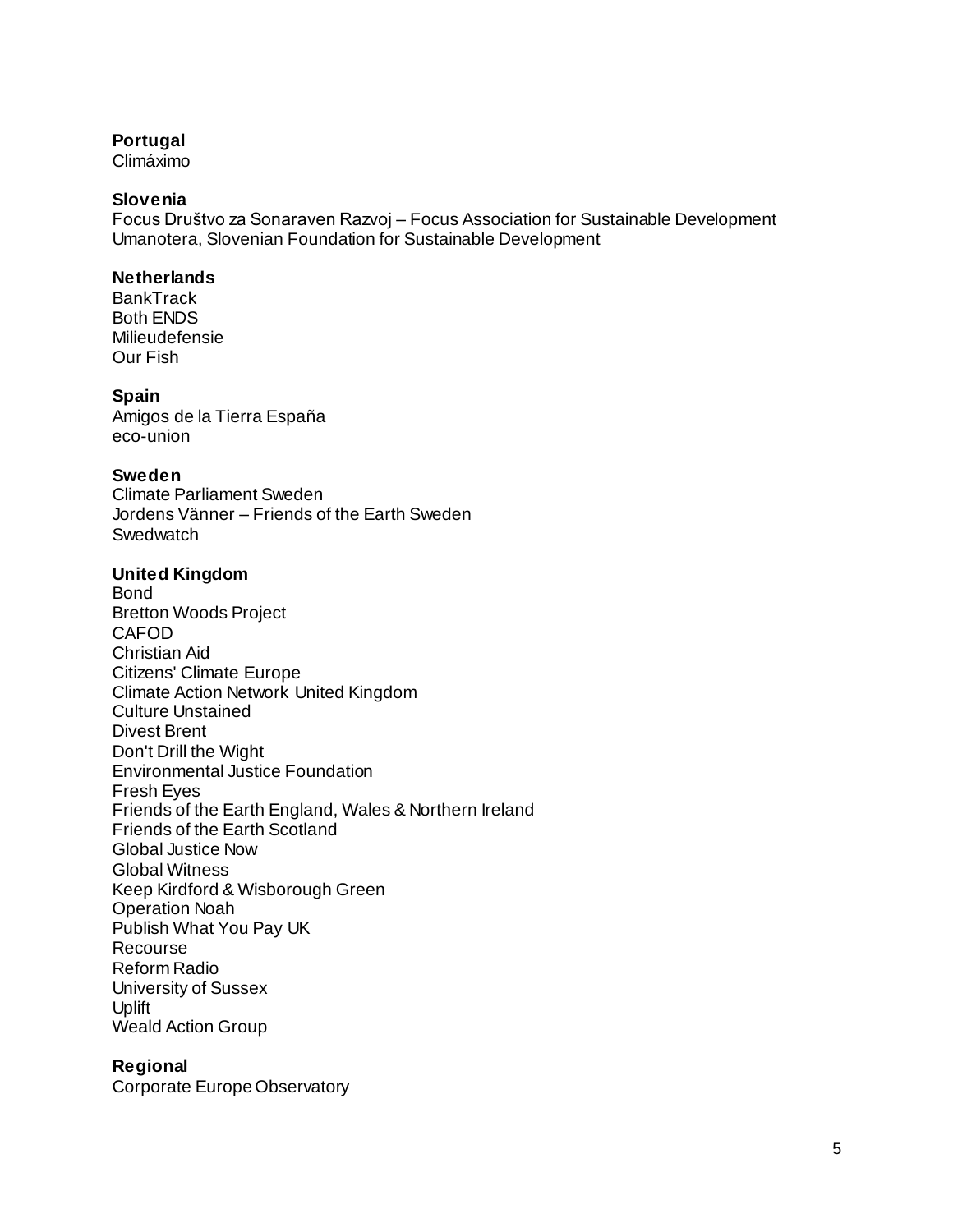# **LATIN AMERICA AND THE CARIBBEAN**

## **Argentina**

Asociación Amigos de los Parques Nacionales Asociación Argentina de Abogados/as Ambientalistas Fundación Ambiente y Recursos Naturales (FARN) Periodistas por el Planeta

**Costa Rica**  Asociación La Ruta del Clima

**Ecuador** Asociación Interamericana para la Defensa del Ambiente

**El Salvador** CESTA AT El Salvador

**Mexico** Jóvenes Por El Planeta

**Paraguay** SOBREVIVENCIA – Amigos de la Tierra Paraguay

**Regional**  350.org América Latina

## **MIDDLE EAST**

#### **Iraq**

**Jordan** Phenix Center for Economic Studies

**Yemen**  Resonate! Yemen Yemeni Observatory for Human Rights

**Regional**  Arab Watch Coalition

# **NORTH AMERICA**

## **Canada**

Above Ground AidWatch Canada AQOCI (Association québécoise des organismes de coopération internationale) Canadian Union of Postal Workers – Syndicat des Travailleurs et Travailleuses des Postes Canadian Unitarians for Social Justice

والطفل المراه شؤون منظمه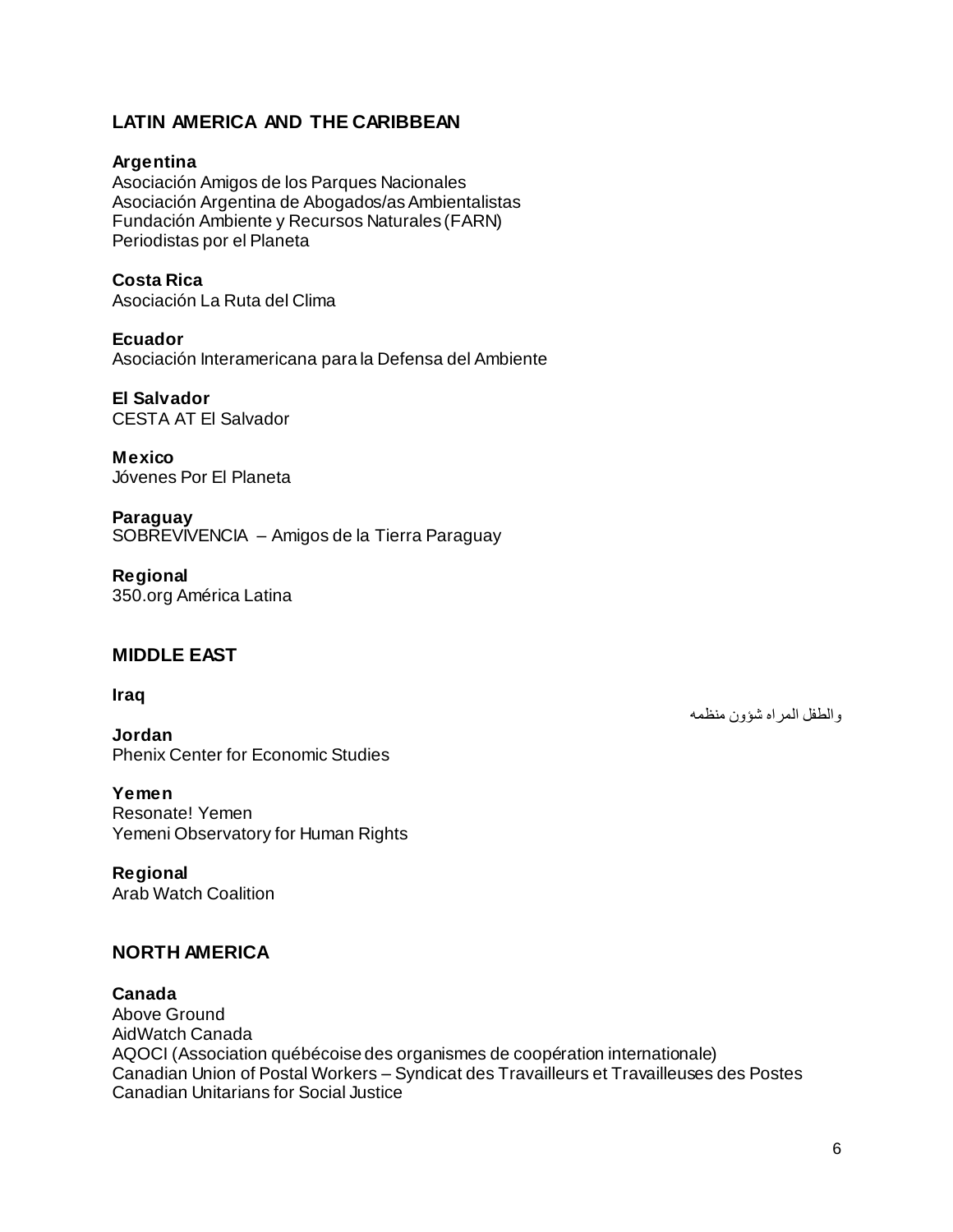Centrale des syndi cats du Québec (CSQ) Citizens for Public Justice Climate Action Club Climate Emergency Institute Climate Justice Saskatoon ClimateFast Environmental Defence Canada Équiterre Fédération autonome de l'enseignement (FAE) Front commun pour la transition énergétique Grand(m)others Act to Save the Planet Grandmothers Advocacy Network International Centre of Art for Social Change Just Earth Mobilisation climat Trois -Rivières Mouvement écocitoyen UNEplanète New Brunswick Anti -Shale Gas Alliance Projet Accompagnement Québec -Guatemala Regroupement Des Universitaires Resonant Cloud Syndicat de la fonction publique et parapublique du Québec (SFPQ) The Climate Reality Project Canada Wilderness Committee

#### **United States**

1000 Grandmothers for Future Generations 198 methods 350 Bay Area Action 350 Colorado 350 Colorado Springs 350 Conejo / San Fernando Valley 350 Eugene 350 Hawaii 350 Montgomery County 350 NYC 350 PDX 350 Triangle Action Center on Race & the Economy Amazon Watch Animals Are Sentient Beings Arm in Arm Aytzim: Ecological Judaism Bank Information Center Bisbee & Cochise County Community Rights Businesses for a Livable Climate California Businesses for a Livable Climate Call to Action Colorado CatholicNetwork US Center for Earth Ethics Church Women United in New York State Climate Conversations Coaching & Action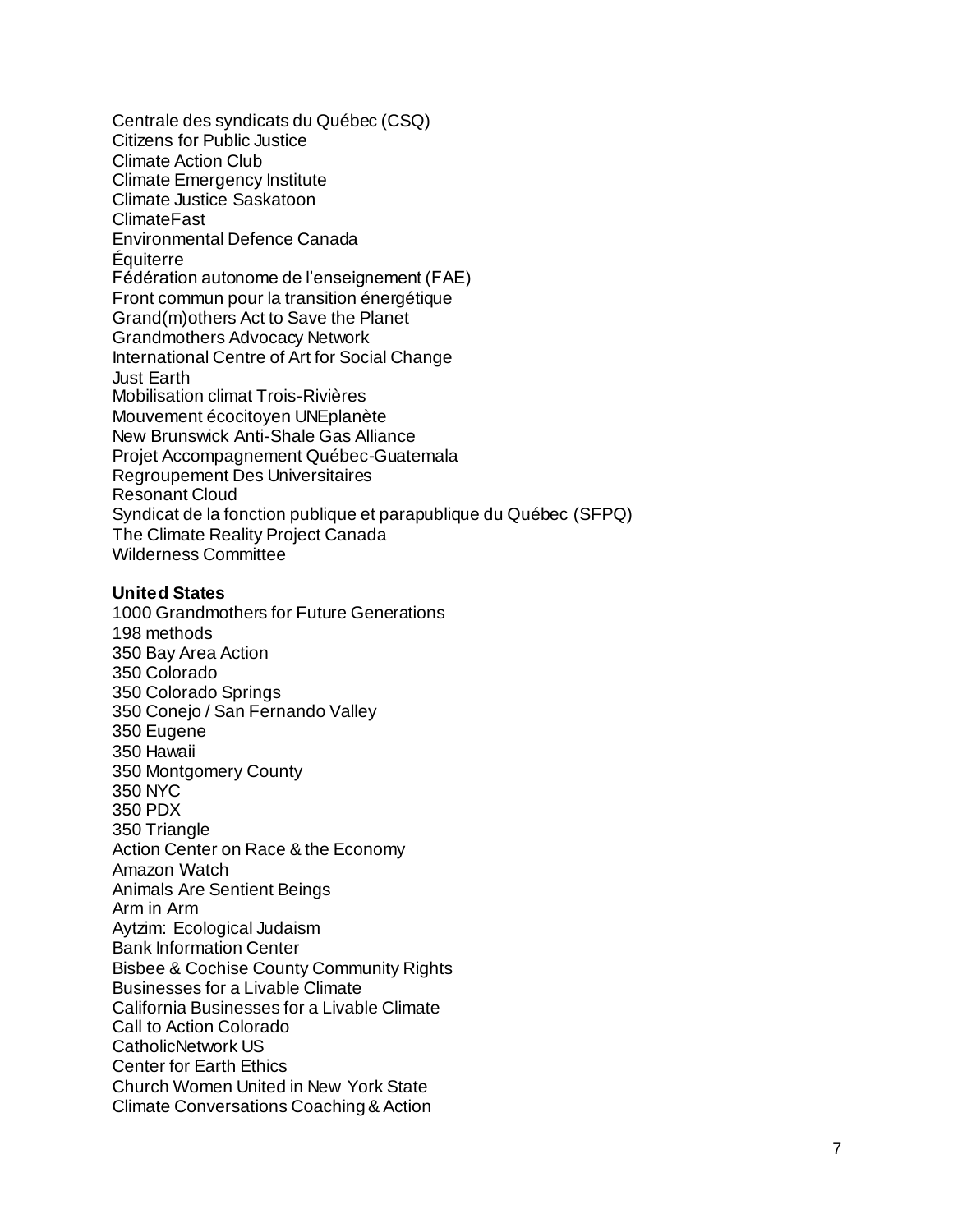Climate Crisis Policy Climate Hawks Vote Coalition to Protect New York CODEPINK Golden Gate Chapter Colorado Businesses for a Livable Climate Connecticut Citizen Action Group Earth Action Earth Day Initiative ecoAmerica **EcoEquity** Food & Water Watch Foodscraps 360 Fossil Free California Fossil Fuel Divest Harvard FrackbustersNY Friends of the Earth U.S. Future Coalition Gender Action Georgia Interfaith Power & Light Grassroots Global Justice Alliance Green House Connection Center GreenLatinos I-70 + Vasquez Boulevard Superfund Community Advisory Group Indivisible California Green Team Institute for Policy Studies Climate Policy Program International Marine Mammal Project John Muir Project Mid -Ohio Valley Climate Action Montbello Neighborhood Improvement Association Mother Earth New York Communities for Change Newark Water Coalitio n North American Climate, Conservation & Environment North Dakota Native Vote North Range Concerned Citizens Nuclear Information & Resource Service Ocean Conservation Research Oceanic Preservation Society Ohio Valley Environmental Coalition Oil & Gas Action Network Park Watershed People of Albany United for Safe Energy Physicians for Social Responsibility Arizona Physicians for Social Responsibility Pennsylvania Preserve Salem Progressive Democrats of America Tucson Rachel Carson Council RapidShift Network Santa Barbara Standing Rock Coalition Seeding Sovereignty Small Business Alliance